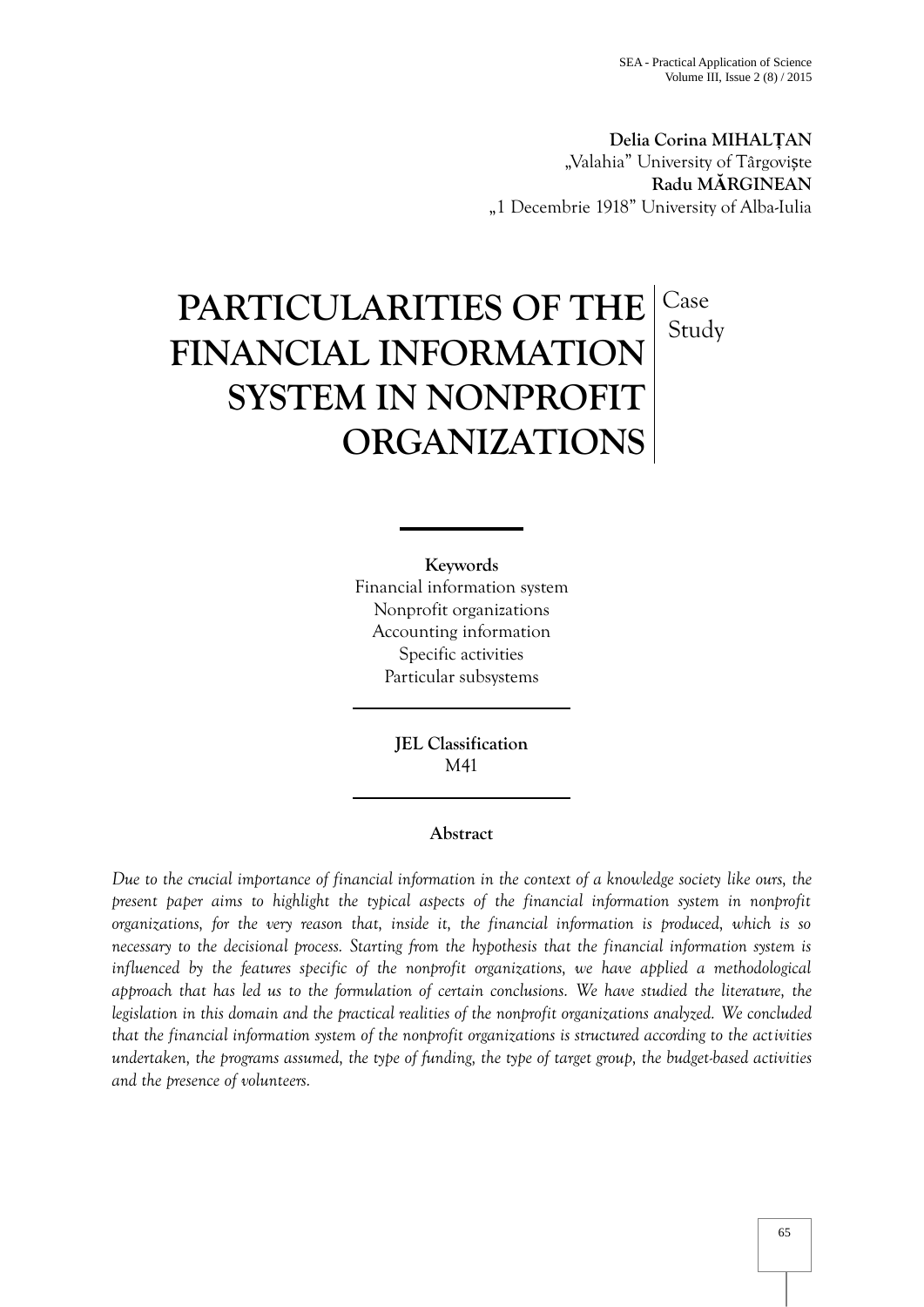## **1. Introduction**

The appearance and the development of the information society, consisting in the integrated, massive and generalized use of information and communications technologies in all the domains of the economic-social life, including therefore the nonprofit organizations, strongly marked the development of the information systems, in an attempt to manage the information mass and allow its managers to use it profitably. (Ivan, 2011)

In the context of globalization, the information generated by the information system of the nonprofit organizations represent an important resource, in the situations in which there are a multitude of such organisms functioning as true multinational companies in which we are dealing on the one hand with donors providing material and financial resources, and, on the other hand, with beneficiaries of the programs managed by the organizations. Consequently, the organizations need to show their accountability. This represents "the capacity to give an account for one's own actions or for those carried out as a representative of one's own organization, to answer either for your own actions or for the actions of your organization. The term is used to refer to the responsibility of a nonprofit organization to inform the donors regarding the way their donations have been used" (Arpad, 2009). Under these circumstances, by standardizing the way the financial information is obtained and presented, it becomes easier to compare the information emitted by nonprofit organizations from different countries, but also to put them together on the level of the mother organization.

Due to the importance of the financial information on the world level in the knowledge society, it becomes crucial to know and understand the financial information system of nonprofit organizations, as social actors. Within this system, the financial information is produced, which is important both for the internal, and for the external users, in the decision-making process. Therefore, to know the particularities of the financial information system it is necessary to know its place and role in the entity, to identify, later on, those aspects that determine the existence of some characteristic features of it on the level of nonprofit organizations.

### **2. Research methodology**

Our study aims to highlight the typical aspects of the financial information system of nonprofit organizations. Our hypothesis is that this system is strongly marked by the defining aspects of nonprofit organizations. To validate it, we have studied the literature, the legislation in force for the domain of nonprofit organizations. Practically, we studied the structure of the financial information system in nonprofit organizations and we have

initiated discussions on this topic with accounting practitioners of this domain.

The research methods include general and specific approaches regarding the critical analysis of the financial information system. Consequently, we have used non-participative observation, classification, information ordering and systematization, comparative analysis (between the sector for profit, the public sector and the nonprofit sector), and interpretation of the data in the financial information system to bring to light its typical aspects.

### **3. Literature review: the role and place of the financial information system (F.I.S.) in nonprofit organizations**

The information system can be defined as the sum of the closely interdependent components used to accomplish the organizational objectives, (Gelinas, 2011) its components representing informational subsystems specialized on certain domains.

From the perspective of the departments in the organization, the information system is made up of several subsystems, permanently connected to the external environment. The core of the information system is represented by the financial subsystem, for the very reason of the high volume of financial information (the specialists of this domain affirm that this information represents over 40% of all the economic information). By means of this financial subsystem, the economic events that take place are recorded and information-carrying financial reports are drafted.  $(Pan, 2011)$ 

We have represented the place of the financial information system in the information system by the figure no. 1

Just like private firm directors, the managers of nonprofit organizations need financial information. They need to attract funds and use limited resources. They need to plan payments and reimburse credits in due time. Moreover, they are obliged to report the financial results obtained. (Ivan, 2011)

The difference between the economic agents, state and nonprofit organizations, resides in what they do, namely they do an activity for the general welfare of the society, using adequate resources to provide services in the domain in which they carry out their activity.

The main function of the financial information system is to fulfill the information need of the decision-makers in the organization. The accounts represent the source of data to be processed in the system, the financial information being born following this process. This financial information represents a source of knowledge for the leadership and not just for them. We can state that the role of the financial system is to provide information allowing the substantiation of the future decisions.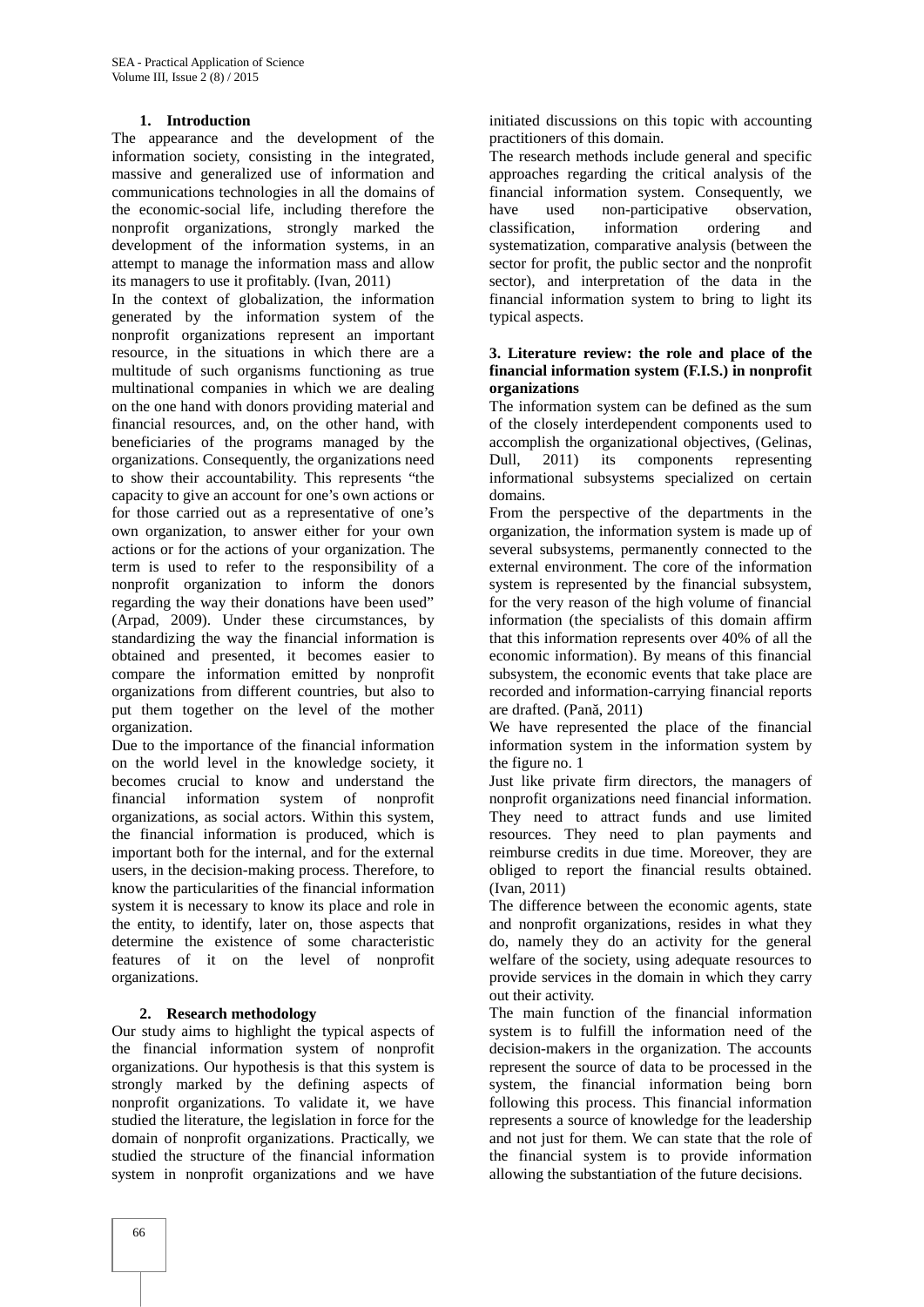Consequently, the financial system also accomplishes other functions, such as:

- Forecast: deducing information necessary in a given situation;
- Interpretation: the condition of the system is established based on the analysis of the information generated;
- Training: non-specialists in financial information can be familiarized with it using dialogues under the form of tiered menus;
- Design: determining technical objectives;
- Control: by own subsystems and monitoring interfaces;
- Diagnosis: becoming aware of the flaws of the system. (Ivan, 2011)

The data processed by the financial information system, as subsystem of the information system of the organization, are taken over from the information system and from other sources.

To attain the organizational objectives, the financial information system is interdependent with the means needed for its operation and facilitates a rapid access of the leadership to the information on determining factors, allowing the management to exert an efficient and effective control.

The financial information system is also important for the outside of the organization, for the users of financial information interested in the activity of the nonprofit organization. In the figure no. 2, we shall present the place and the role of F.I.S. in the organization, yet in relation to the external users.

We can notice that financial information serves as a decisional basis not just for the decision-makers in the organization, but also for those outside it. Both of these categories of users, through the actions undertaken following the decisions substantiated in this way can influence the activity realized by the organization.

#### **4. Financial information system: the structure and the aspects influencing it – case study**

The financial information system operates on two levels, and the tasks of each level in nonprofit organizations are presented in the figure no. 3.

In the profit-oriented entity, a single system operates, in which goods and services are produced, and the profit obtained following the sales, is distributed among the shareholders and/or reinvested in the manufacturing activity (by means of investments in capital assets, salaries, raw materials etc.). With nonprofit organizations, this is different, because, in order to attain their goal, two systems operate in them, according to Ardelean and Str inescu (2007):

- 1.The resource development system: demands –> donors –> resources and
- 2.The services/goods distribution system:  $goods/$ services  $\rightarrow$  target group  $\rightarrow$  gratitude.

On the level of both of these systems, financial operations and transactions take place, so that in the financial information system are recorded data concerning both of these systems, as we can see in figure no. 4 with the mention that in some cases, gratitude may generate revenues under the form of minimal prices or contributions from members of different organizations.\*

The practical documentation highlights the fact that in the resource development system there may be running a trading system and sometimes even a manufacturing system, materialized as related economic activity in order to complete the necessary funds for the realization of the nonprofit activity. At the same time, a special activity may be carried out, funded from public contributions, while the financial resources received can be distributed only for certain destinations foreseen by the law. The financial information pertaining to the special activity is generated in the same financial information system of the organization, yet the funds with special destination and their uses are reflected separately, using analytical accounts to reflect the operations pertaining to them.

To determine the components of the financial information system, it is necessary to answer the following questions: what financial-accounting data are processed?, how?, using what means?, what results after the processing? (Urlich & Dull, 2011)

The answer to these questions leads towards the specific structure of the financial information system operating on the level of nonprofit organizations. The civic sector includes entities operating in various domains, each of them characterized by specific aspects. In this context, a financial information system developed on their level will be marked by the following aspects specific of the nonprofit sector:

- types of activities realized beside the nonprofit one;
- sources and way of funding;
- existence of budgeting activities;
- programmes or projects under way;
- target groups of the activities undertaken;
- human resource used: employees and volunteers.

The financial information system of a nonprofit organization is delineated in a typical way, according to its defining features, in order to answer the information needs of the leadership and of other users, either from within it, or from outside it.

To produce information that is as relevant as possible, the financial system needs to be permanently adapted to the specific of the organization. Next, we shall present the scheme of a possible general structure of the financial system in a nonprofit organization.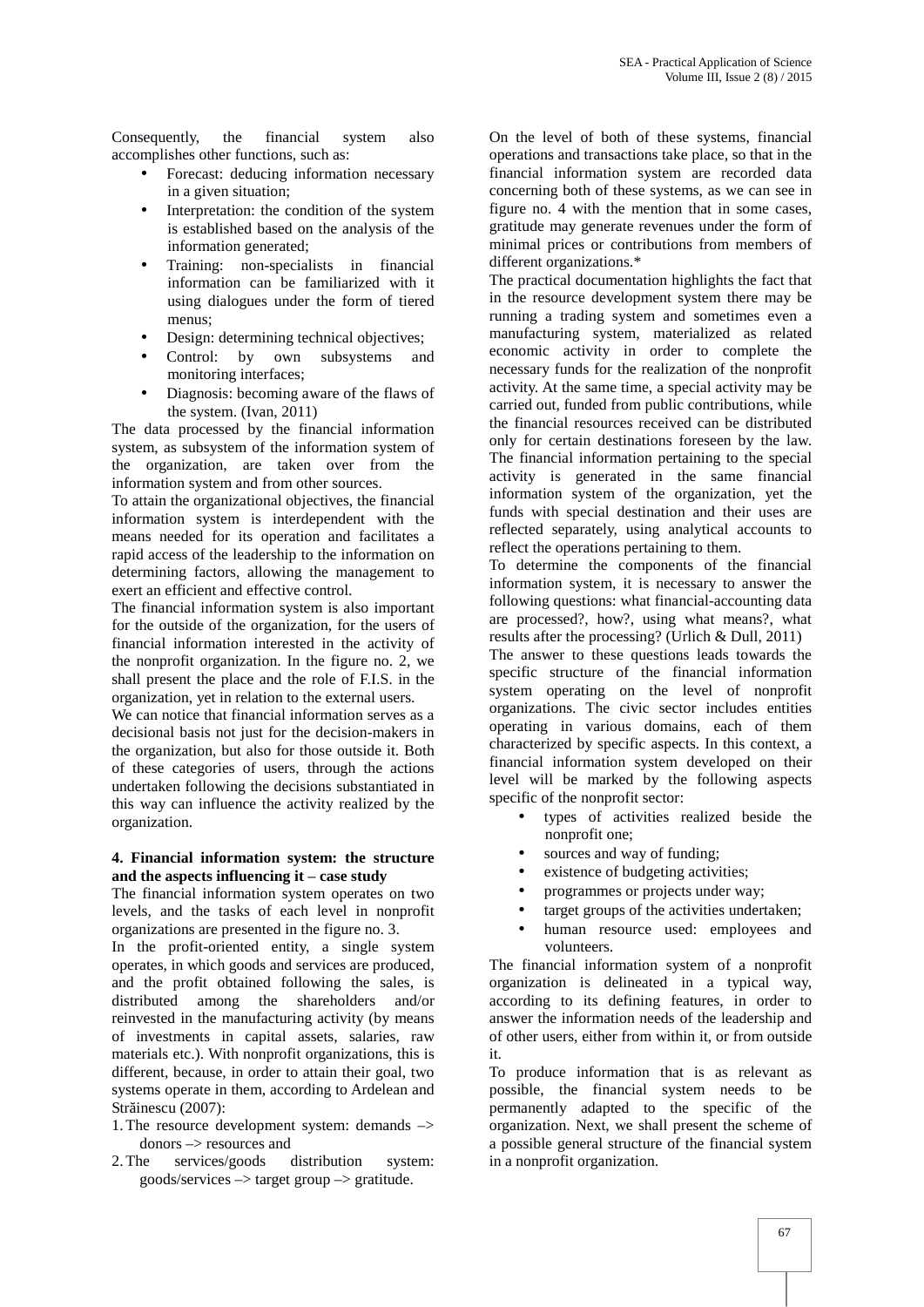As one can note from the Figure no. 5, the subsystems of the financial information system are many, yet not all of them operate on the level of every nonprofit organization, because the operation of some subsystems depends on the internal organization of the entity.

The systems operating only on the level of certain nonprofit organizations would be *the special activity system and the economic activity system*, which, in their turn, are subdivided on modules.

On the level of the first of them, we can identify accounts used to cash in special funds from people obliged by the law to contribute to their formation, and accounts for payments (expenses) related to the activity having a special destination.

In the system of economic activity, the modules that are part of it differ depending on the activity undertaken, namely:

- manufacturing activity (encountered less often on the level of nonprofit organizations): stock accounts, production accounts, clients accounts, providers accounts, cashing-in and payment accounts;
- trading activity (the most common one): stocks accounts, clients accounts, providers accounts, cashing-in and payment accounts;
- services activity: stocks accounts, clients accounts, providers accounts, cashing-in and payment accounts.

We can notice how the specific of the activity undertaken by the organization shapes the structure of the financial-accounting information system operating on its level.

*The budgeting and budgetary control system* should be closely connected to every other system operating in the organization, because by the budget there are allocated the sums that can be spent, yet there are also forecast those that should be cashed in. Consequently, this system includes treasury management, but also the budgeting of the investments through the evaluation of the profitability and of the financial consequences of the different investments projects realized in order to facilitate the realization of the activity of the nonprofit organization. On the level of this system there are also realized the financial planning and forecasts: the most adequate funding methods are chosen, and according to the activities one wants to accomplish, one can calculate the financial resources needed and depending on them, the financial forecasts can be calculated using the budgets system.

The structure of the budgeting system and the modules developed on its level are valid for all the other subsystems. The budgetary control and implicitly the usefulness of the budgeting activity in the organization can be realized only if there is this connection between subsystems reflecting the

economic events realized and the budgetary system. In this way, the budgeting activity can help the leadership in substantiating their decisions, while the financial information produced on the level of each subsystem becomes relevant for the decision makers, by comparing it to the forecasts.

The *system of programs/projects undertaken* may differ, from an organization to the next, depending on their activity. For example, Mutual Aid Funds will have a system of programs with a strongly financial specific, related to certain events in its members' life. In exchange, a social canteen will undertake programs having a structure similar to that of a restaurant, except that the stocks may be received as donation, and the menus obtained are also distributed as donation to the beneficiaries enrolled in the program. The activities that are part of the programs can be funded from:

- sums from fund-raising activities;
- public funds;
- contributions of members and/or sympathizers;
- financial and/or material sponsoring from other organizations or private companies.

According to its activity domain, a nonprofit organization can distribute the sums cashed in directly to the beneficiaries; use those sums to provide services to its beneficiaries or to buy material aid distributed to them. In this last case, in the organization, there will be a supply and/or design system. Acquisitions automatically trigger the use of providers' accounts, stocks accounts and payments accounts.

*The fundraising activity* can be outsourced, yet even in this case, the nonprofit organization needs to pay certain quid pro quos, according to the contractual clauses. If the fundraising activity is integrated in the activity of the organization, on its level there shall be realized the acquisition of some materials or services needed to realize the activity. In agreement to the specific of the fundraising activity opted for, in the system there shall exist modules pertaining to the *providers accounts* and the *donations accounts*.

*The salary processing system* in nonprofit organizations is similar to that of any other entity, referring to the personnel hired based on labor contract. In this system there are received and recorded the data regarding the employees' presence and other data about the employees (medical leaves, days off etc.). On the level of the salary system there are produced labor payment and analysis reports. Here the payments to the employees and the contribution related to them withdrawn and due are realized, and also reports to managers, employees and state regarding the payments realized. Based on the information provided by this system, one can analyze the efficiency of the personnel, in correlation to information generated by other systems.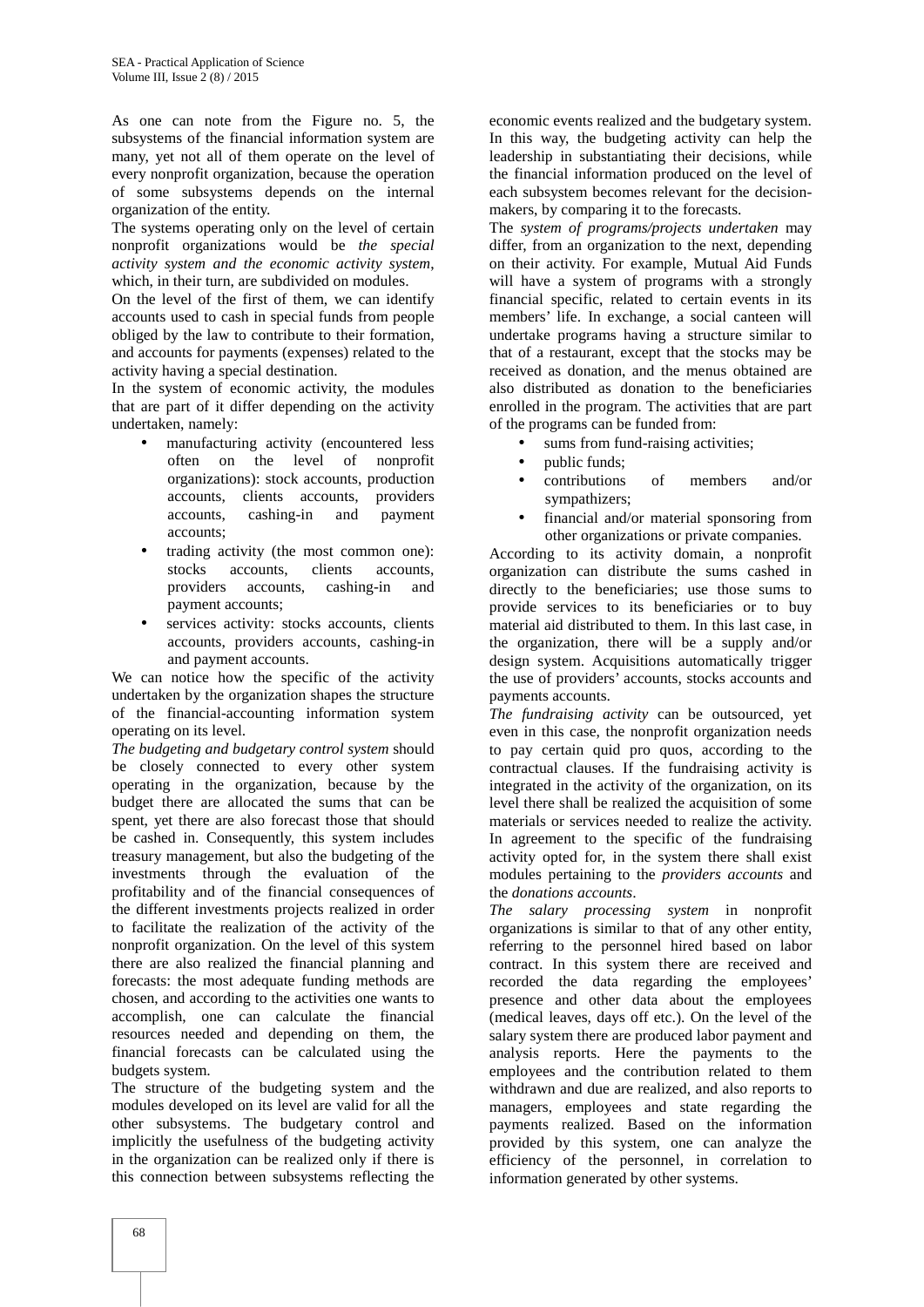Regarding the volunteers, one can record: the number of volunteering contracts, certain expenses reimbursed to them, the number of hours worked by each of them. At the same time, the information regarding the volunteers can be correlated to the information regarding the employees, but also with information generated by other systems to construct and calculate certain indicators highlighting the contribution of volunteering work in the organization. This information can be used successfully in the activities of promotion of the nonprofit organization, meant to raise funds, recruit new employees / volunteers or access certain public (governmental or European) funds.

In the *general reporting system*, the final financial information is generated, and it is made up of two modules: great book and financial statements. In the module *great book* is consolidated all the information coming from modules of the other subsystems (including the information of the accounts of beneficiaries, clients, providers, stocks, payrolls, and other, according to the specific of the activity realized by the nonprofit organization. At the end of each period, the consolidated information from each module is taken over in the check balance and the result is found out. Based on this information, the financial statements and different reports are realized, on the activity undertaken, needed by the internal and external financial information users.

### **5. Conclusions**

Due to the significant role of the financial information system, its operation needs to be given a special importance, because, on its level, the financial information is produced. In the present context, it is necessary to use a highly efficient financial information system, allowing the users concerned to have real time access to the information they need. Maintaining the quality of such a system at a high level increases the chances that the information generated shall be more relevant both for the internal and for the external users. This requires a detailed knowledge of the particular features of the financial information system of nonprofit organizations.

The aim of the financial system is to take over the data pertaining to the economic actions in the organization and process them to obtain the financial information useful to the people concerned. The relevance of the information [5] produced in the system could increase if the structure of this system agrees with the specific of the nonprofit organization. By what they represent for the society and by their mission, these organizations acquire their own mission, which, as we have noticed, influences the structure of the financial information system. Moreover, the domains in which the organisms of the civil society

can operate are multiple, which triggers a diversity of financial information systems on their level.

The main aspects that influence the structure of the financial information system of nonprofit organizations are: types of activities undertaken (nonprofit, economic, special), programs organized, fundraising activity, presence of volunteers, ways of funding, target group, budgeting activity.

Regardless of their activity domain, the specialists need to give special attention to the structure of the financial information system because by maintaining an adequate structure, the relevance of the financial-accounting information produced can increase.

## **ACKNOWLEDGMENT**

The author, (**Mărginean, Radu**), would like to specify that this paper has been financially supported within the project entitled "SOCERT. **Knowledge society, dynamism through research", contract mumber research"**, contract number POSDRU/159/1.5/S/132406. This project is cofinanced by European Social Fund through Sectoral Operational Programme for Human Resources Development 2007-2013. **Investing in people!**

### **References**

- [1] Arpad, Todor (2009) *Europa Civică – România Civică* (Civic Europe – Civic Romania), available at: at: http://www.apd.ro/files/publicatii/Europa\_Civic a\_Romania\_Civica.pdf, p. 65, consulted on 31.03.2015.
- [2] Ivan (Sa alovici), Maria (2011) *Cre terea valorii ad ugate a sistemului informa ional contabil în mediul academic tiin ific – Tez de doctorat (Increasing the Added Value of the Accounting Information System in the Scientific Academic Environment, doctoral thesis),* Târgovi te.
- [3] Needles, B., E. Jr., Anderson, H., R., Caldwell, J., C., (2001) *Principii de baz* a contabilit ii *(Principles of Accounting),* Ed. Arc.
- [4] Pan, D., N. (2011) *Perfec ionarea sistemului informaţional financiar-contabil în industria producătoare de utilaj petrolier – Teză de doctorat* (*Improving the Financial-Accounting Information System in the Oil Equipment Manufacturing Industry, doctoral thesis),* Târgovi te.
- Str inescu, I., Ardelean, B. (2007) *Managementul ONG (NGO Management)*, Editura Didactic i Pedagogic, Bucure ti.
- [6] Urlich, J., G., Dull, R., B. (2011) *Accounting Information Systems*, 9<sup>th</sup> edition, New York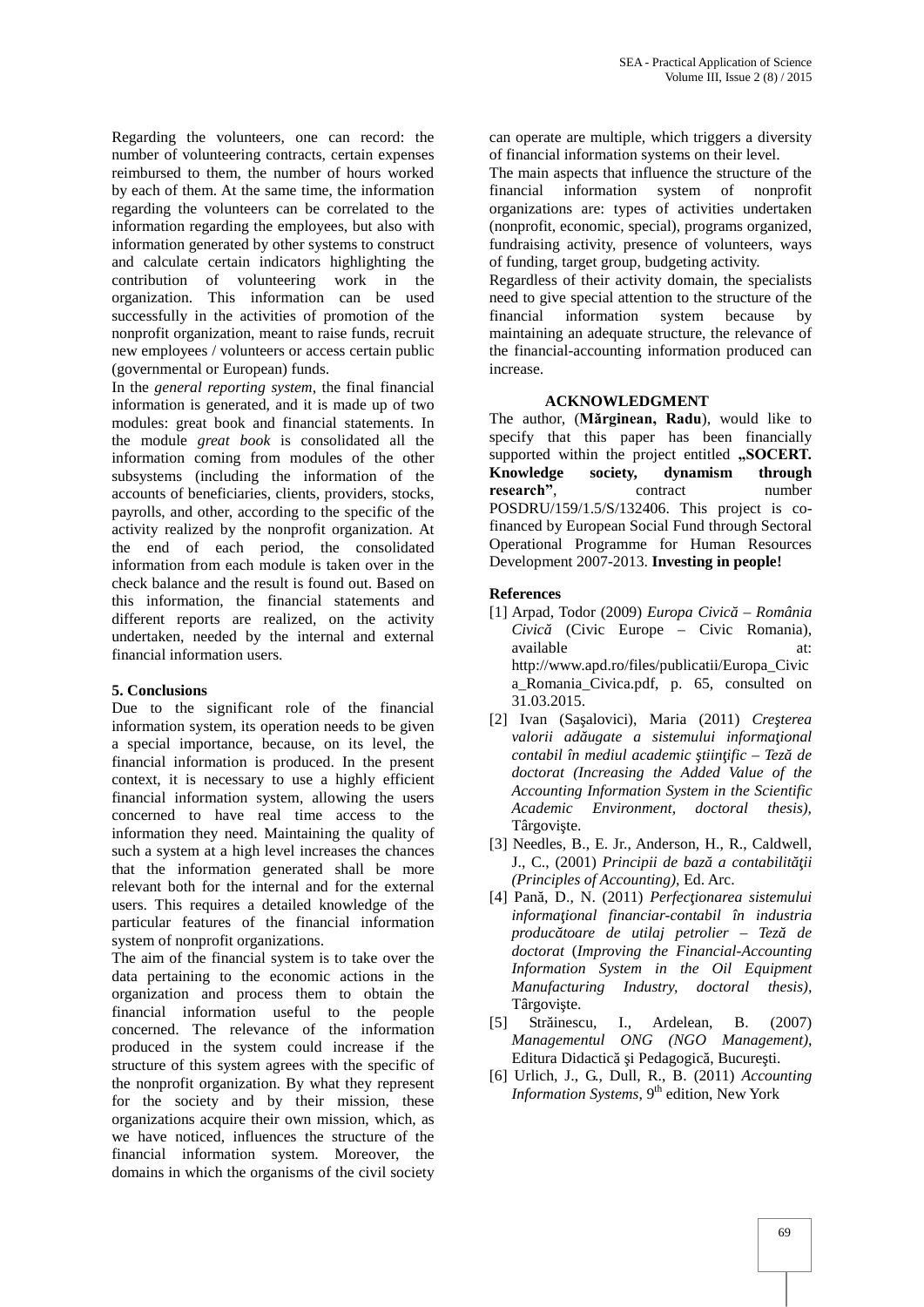

*Source: adapted after B. E. Needles, Jr., H. R. Anderson, J. C. Caldwell, Principii de baz* a contabilit tii, p. 3.





*Source: adapted after E. B. Needles Jr., H. R. Anderson, J. C. Caldwell, Principiile de baz ale contabilit tii, p. 8.* 

*Figure no. 2 – F.I.S. and the users of nonprofit organization financial-accounting information*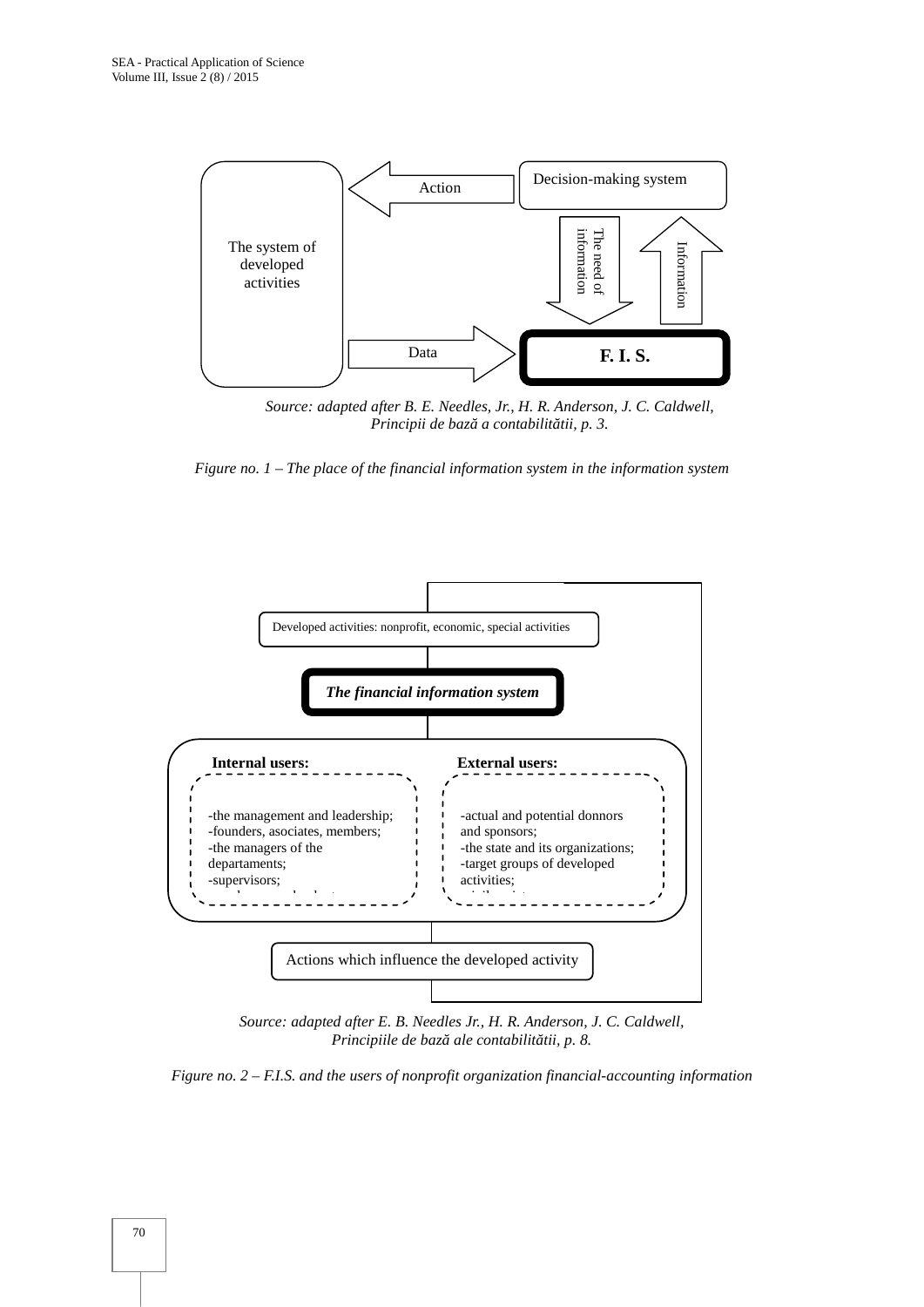

*Source: adapted after J. O'Brien, Les Systèmes d'information de gestion, DeBoeck Université, Montreal, p. 453 and practical documentation.*





*Source: adapted after I., Străinescu, B., Ardelean, Managementul ONG*, *p. 16 and B. E. Needles, Jr., H. and R.* Anderson, J. C. Caldwell, Principii de baz a contabilit tii, p. 3.

*Figure no. 4 – The place of the financial and accounting information system of nonprofit organizations in their information system*